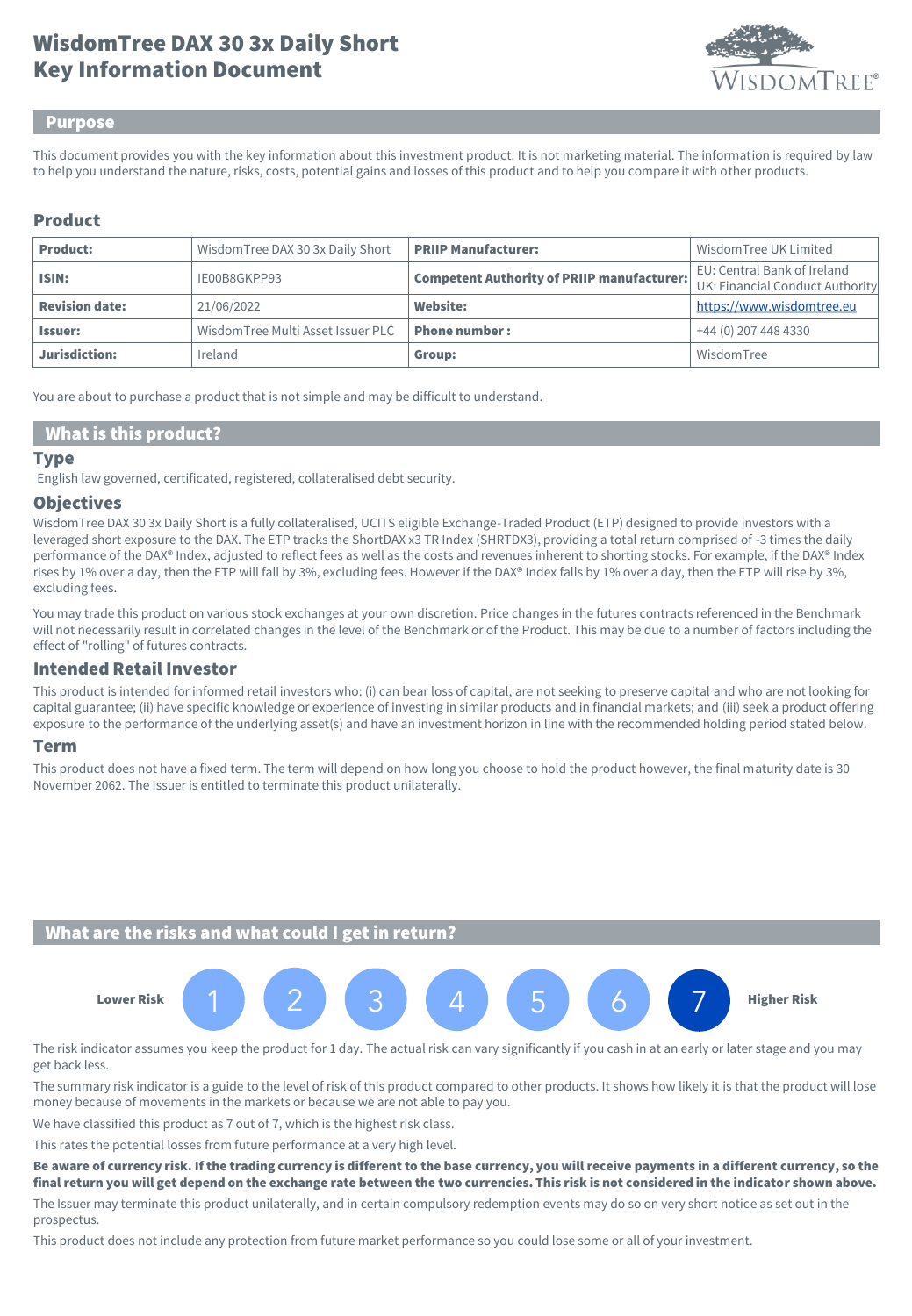## Key Information Document WisdomTree DAX 30 3x Daily Short



### Performance Scenarios

| Recommended holding period: 1 day |                                      |                         |  |  |
|-----------------------------------|--------------------------------------|-------------------------|--|--|
| Investment €10,000                |                                      |                         |  |  |
| <b>Scenarios</b>                  |                                      | If you exit after 1 day |  |  |
| <b>Stress scenario</b>            | What you might get back after costs  | €-                      |  |  |
|                                   | Average Annual Percentage Return (%) | $-100.00\%$             |  |  |
| <b>Unfavorable Scenario</b>       | What you might get back after costs  | €9,903                  |  |  |
|                                   | Average Annual Percentage Return (%) | $-0.97\%$               |  |  |
| <b>Moderate Scenario</b>          | What you might get back after costs  | €10,010                 |  |  |
|                                   | Average Annual Percentage Return (%) | $0.10\%$                |  |  |
| <b>Favourable Scenario</b>        | What you might get back after costs  | €10.014                 |  |  |
|                                   | Average Annual Percentage Return (%) | 0.14%                   |  |  |

This table shows the money you could get back over the recommended holding period, under different scenarios, assuming that you invest 10,000EUR.

The scenarios shown illustrate how your investment could perform. You can compare them with the scenarios of other products.

The scenarios presented are an estimate of future performance based on evidence from the past on how the value of this investment varies, and are not an exact indicator. What you get will vary depending on how the market performs and how long you keep the investment/product.

The stress scenario shows what you might get back in extreme market circumstances, and it does not take into account the situation where we are not able to pay you.

The figures shown include all the costs of the product itself, but may not include all the costs that you pay to your advisor or distributor. The figures do not take into account your personal tax situation, which may also affect how much you get back.

Market developments in the future cannot be accurately predicted. The scenarios shown are only an indication of some of the possible outcomes based on recent returns. Actual returns could be lower.

## What happens if WisdomTree Multi Asset Issuer PLC is unable to pay out?

The Issuer is a special purpose company. In case of a default by the Issuer, any claims made against the Issuer will be satisfied in order of the priority of payments set out in the conditions of the product. If the net proceeds from the enforcement of the secured property relevant to the product are not sufficient to meet all obligations and make all payments then due in respect of the securities, the obligations of the Issuer in respect of such securities will be limited to the net proceeds of realisation of the relevant secured property. In these circumstances you may suffer a loss if you cannot realise the full value of your investment.

#### What are the costs?

The Reduction in Yield (RIY) shows what impact the total costs you pay will have on the investment return you might get. The total costs take into account one-off, ongoing and incidental costs.

The amounts shown here are the cumulative costs of the product itself for one holding period. The figures are estimates and may change in the future.

### Costs over time

The person selling you or advising you about this product may charge you other costs. If so, this person will provide you with information about these costs, and show you the impact that all costs will have on your investment over time.

| $\blacksquare$ Investment $\bm{\epsilon}$ 10,000 | If you exit after 1 day |  |
|--------------------------------------------------|-------------------------|--|
| <b>Total costs</b>                               | €0.97                   |  |
| Impact on return (RIY)                           | $-0.01\%$               |  |